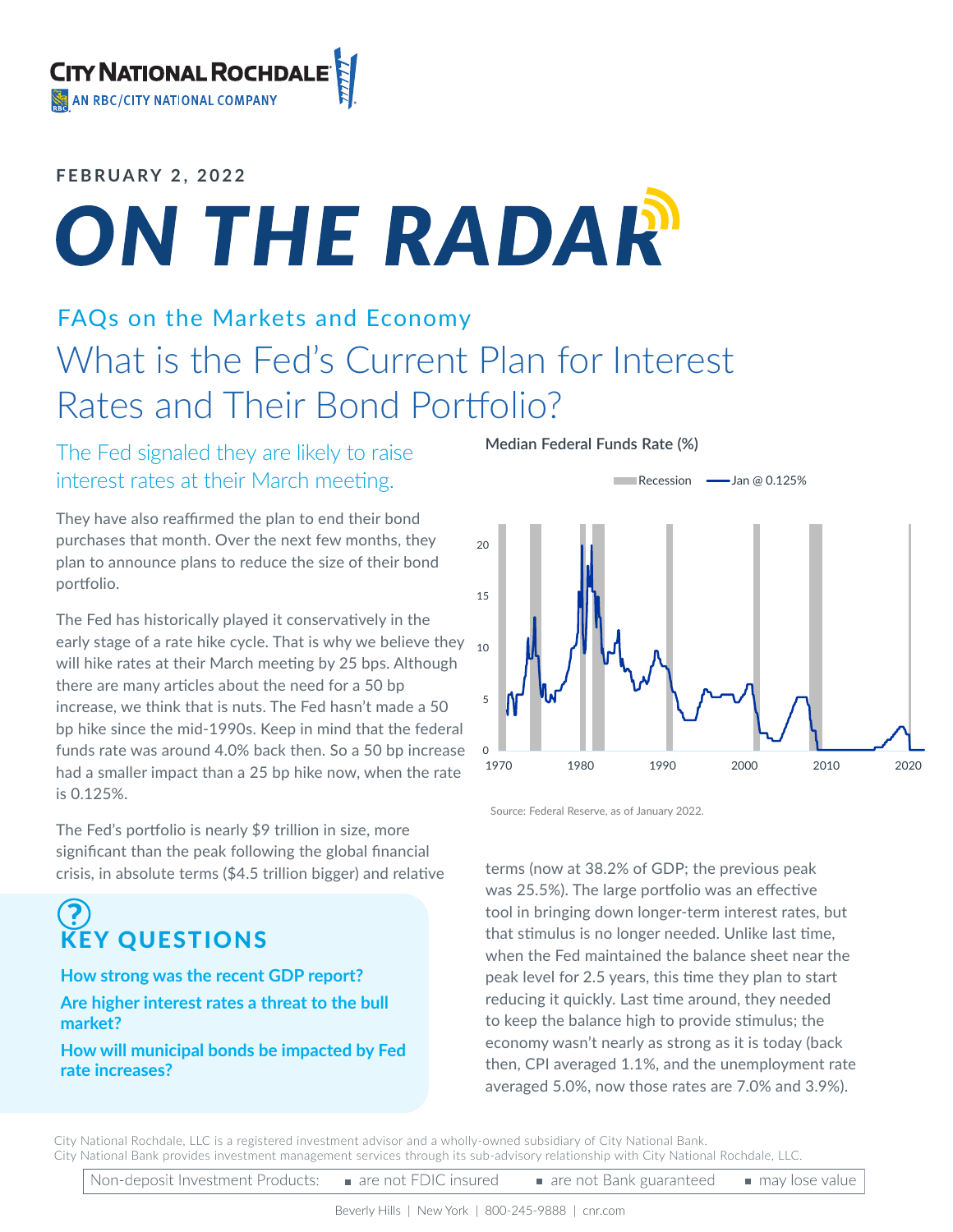### How Strong Was the Recent GDP Report?

GDP ended the year on a strong note, rising an impressive 6.9%. For 2021, GDP grew 5.7%, the fastest full-year clip since 1984.

Of the 6.9% growth, 4.9 percentage points were attributed to increases in inventories. There was a high level of inventory accumulation due to the year-end increase in Omicron that caused an abrupt dip in consumer spending. Inventory swings are always a wild card. They are notoriously difficult to forecast. Over time, they tend to be flat in a normal business cycle. But these are not normal times, and inventory has fallen significantly over the previous three quarters due to strong consumer demand and supply chain complications. That is the economy we live in now; there are large swings in data due to the ebbs

and flows of COVID-19. Consumption growth was up 3.3%, more robust than Q2's 2.0%. Almost all that growth happened in October. It is nowhere near the stratospheric levels of growth of Q1 and Q2, which were high due to stimulus checks being sent to most households at the beginning of each quarter. Consumption growth, which has been robust this expansion, will soon return to a more sustainable pace due to the lack of future stimulus payments. That said, spending habits are shifting away from goods toward services, specifically health care, recreation, and transportation. This should help put some downward pressure on inflation.

**GDP - Calendar Year Change** *% change, seasonally adjusted* 



Source: Bureau of Economic Analysis, as of December 2021.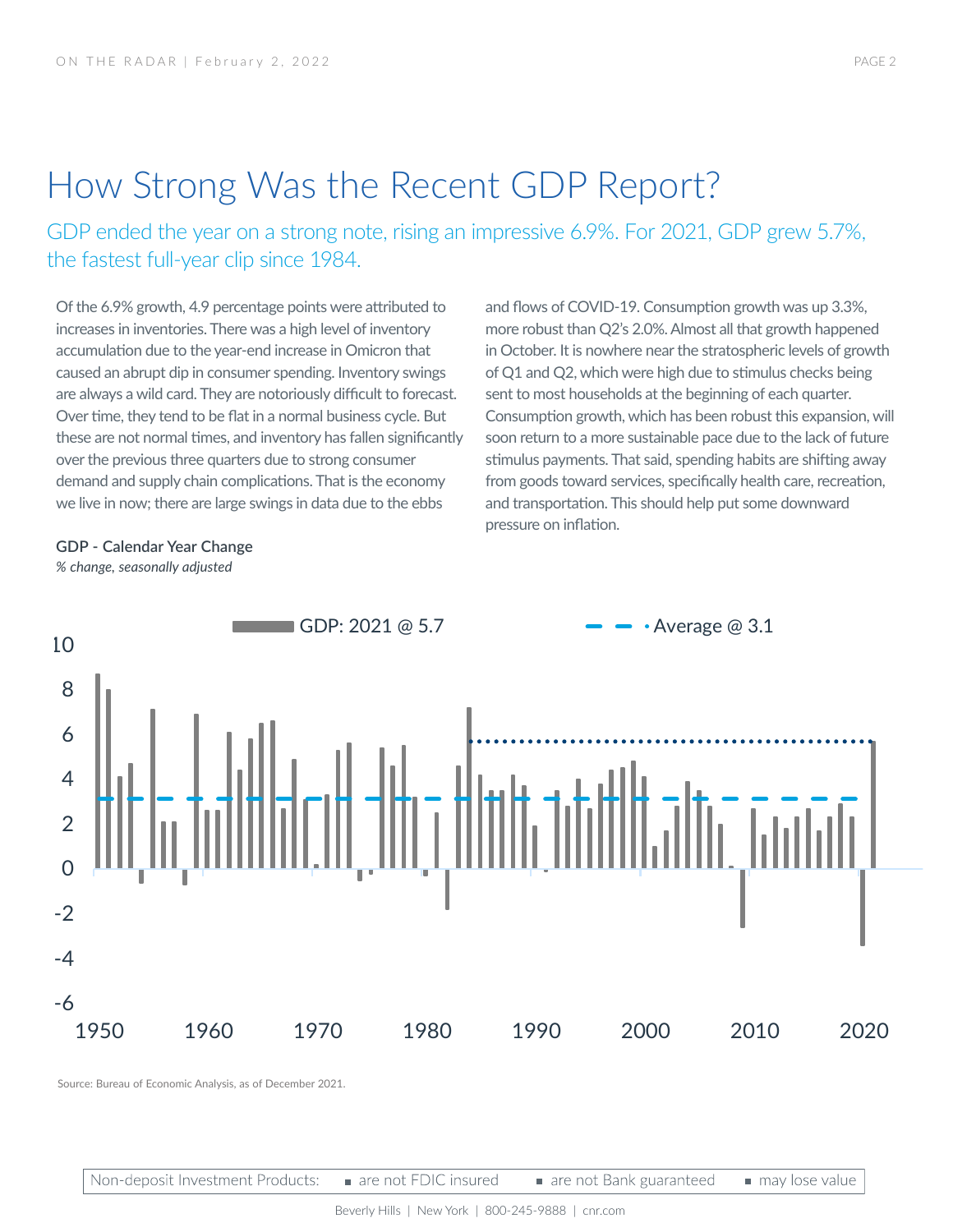### Are Higher Interest Rates a Threat to the Bull Market?

Slower but still robust economic growth, high inflation, and upcoming Fed rate hikes complicate the investment landscape for the year ahead. We think that this backdrop translates into a continuation of the bull market, though with lower returns and more volatility.

Stocks often initially struggle to adjust to changing policy conditions, particularly within the three months after the first Fed hike, but historically they have done very well early in rising rate environments because they tend to coincide with strong economic activity.

It is important to remember that even if the Fed hikes rates four times as priced in, policy will be far from restrictive. Although returns tend to moderate after tightening begins, equities haven't normally run into trouble until the end of the cycle when the yield curve inverts.

While equity markets, in general, should be able to absorb higher bond yields over time, some stocks will likely do better than others. Speculative and growth-oriented equities, for example, may be more vulnerable to valuation pressures from interest rate increases, and we recommended focusing on high-quality companies selling at reasonable valuations, supported by strong earnings and cash flows.

Given our outlook for sustained economic expansion and above-average earnings growth, we would view any Feddriven pullbacks or corrections as an opportunity to add quality investments at lower prices.



#### **S&P 500 Performance After First Fed Rate Hike**

Non-deposit Investment Products: are not FDIC insured are not Bank guaranteed may lose value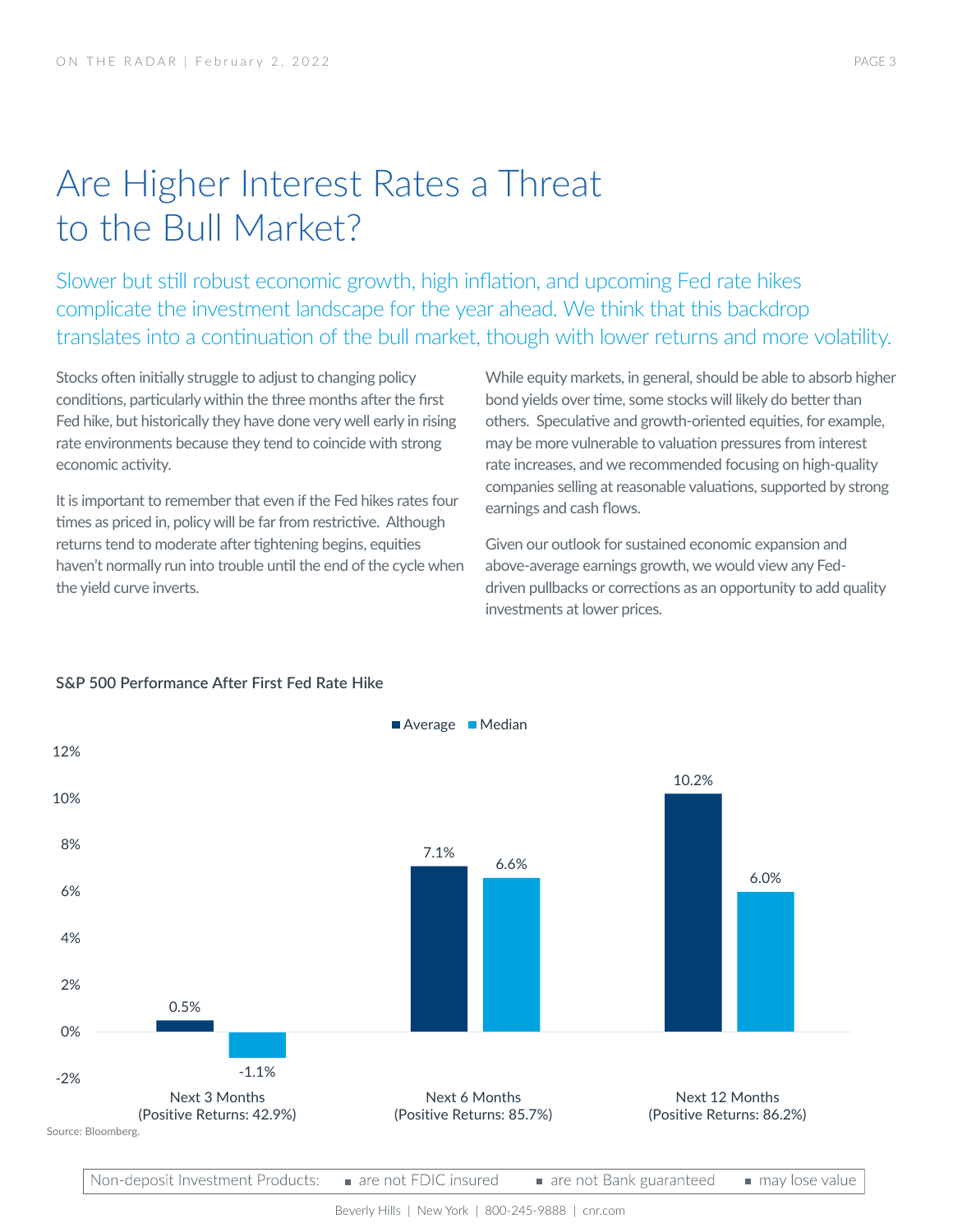### How Will Municipal Bonds Be Impacted by Fed Rate Increases?

These days the unavoidable question for municipal bond investors is "what will happen to my bond portfolio" as the Federal Reserve enters a period of monetary tightening.

The Federal Reserve is expected to begin raising the Federal Funds rate at their next meeting on March, 4th. The chart below provides a helpful visual of the power of income generation during a tightening cycle. Despite the 2% increase in the Fed Funds rate from December 2015 to December 2018, the broad municipal index posted a cumulative total return of 7.82% during the tightening cycle. Income generation and reinvestment of that income stream into higher-yielding bonds helped drive the positive performance.

As the Federal Reserve embarks on another tightening cycle, investors must remember why municipal bonds are an important asset class in their overall portfolio: tax-exempt income and low volatility relative to equities, opportunistic

fixed income, and other risk assets. Particularly early in the tightening cycle, municipal bond investors may experience enhanced volatility in their bond prices as the market recalibrates to a more "normal" post-pandemic world. In fact, January has experienced increased volatility across all financial markets due to the impending tightening, with municipal bonds outperforming equities. Therefore, even if municipal bond returns are low or slightly negative for a period of time, the asset class still provides diversification benefits to a balanced portfolio. We recommend that investors stay the course and allow volatility to be their friend by reinvesting coupons and maturing bonds into higher-yielding bonds as the Fed raises the overnight lending rate.



### *2015-2018 Cycle*

**Return Breakdown of Muni Index**

Beverly Hills | New York | 800-245-9888 | cnr.com